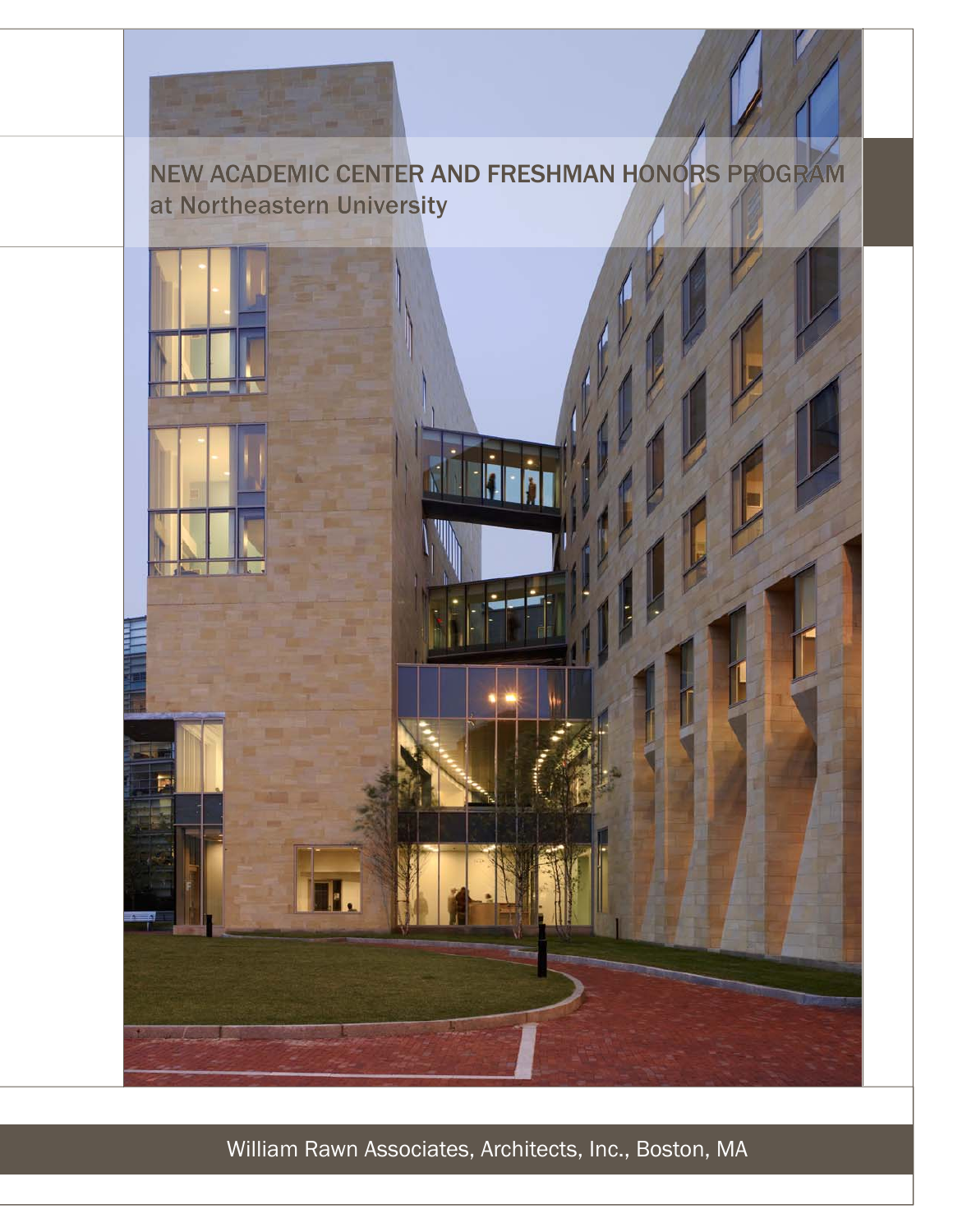# New Academic Center And Freshman Honors Program (Building F)

As the sixth new building designed by our firm for Northeastern University's new West Campus, Building F completes the buildout of the 1.2 million square foot Master Plan also by our firm. This new 140,000 s.f. mixed-use building is designed to reinforce this University's strong academic mission:

- The Academic Center adds 7 classrooms (totaling 300 seats) and a 270-seat auditorium, bringing the classroom count to 18 in these six new buildings. The Academic Center anchors the lower three floors to the central pedestrian promenade of the West Campus.
- The Honors Program Offices occupy a prominent ground floor location at the front door to the Freshman Honors Residence Hall.
- The Freshman Honors Residence Hall, with 230 beds in 6-person apartments on the upper 5 floors, celebrates academic excellence at the heart of this new mixed-use sector of campus.
- The John D. O'Bryant African American Institute, located on the lower two floors, celebrates academic diversity and outreach.





3-story Atrium opens academic center to active pedestrian promenade.

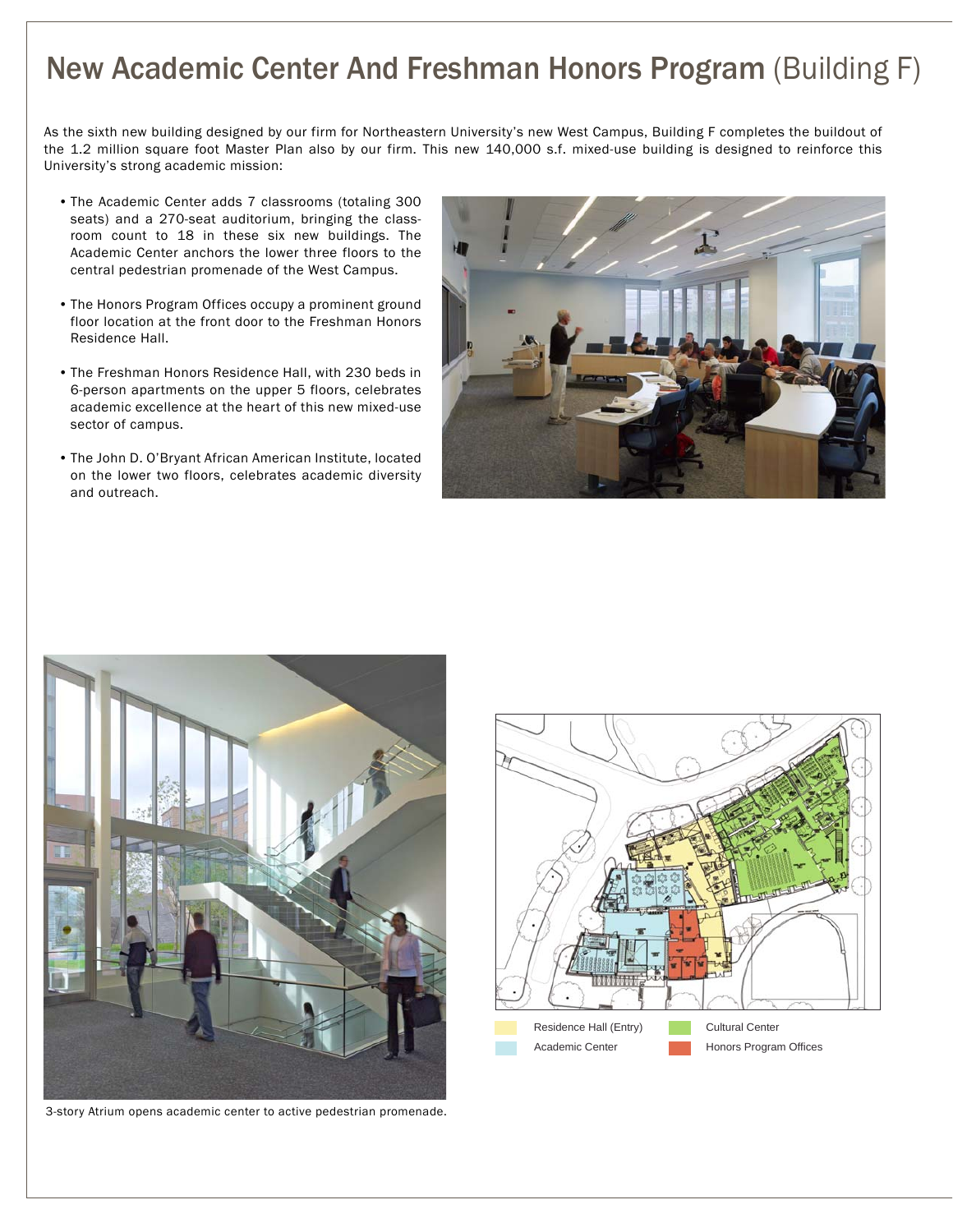

The 270-seat Media Center was designed to be used for large classes, admissions presentations, movies, and press events.

State-of-the-art technology allows these classrooms to provide a robust infrastructure that facilitates multiple setups maximizing flexibility in teaching styles in a large classroom setting.

The 270-seat auditorium features:

- Three ceiling mounted data/video projectors for dual or wide screen presentation.
- Surround sound (including subwoofers) and ceiling speaker system.
- Video cameras for a variety of uses including taping, video streaming, distance learning, or teleconferencing.
- "Smart" teaching podium with touch screen pre-programmed room/audiovisual/lighting control program.
- Natural daylighting with motorized room blackout shades.
- Wireless transmitters plus infrared based assisted listening system.